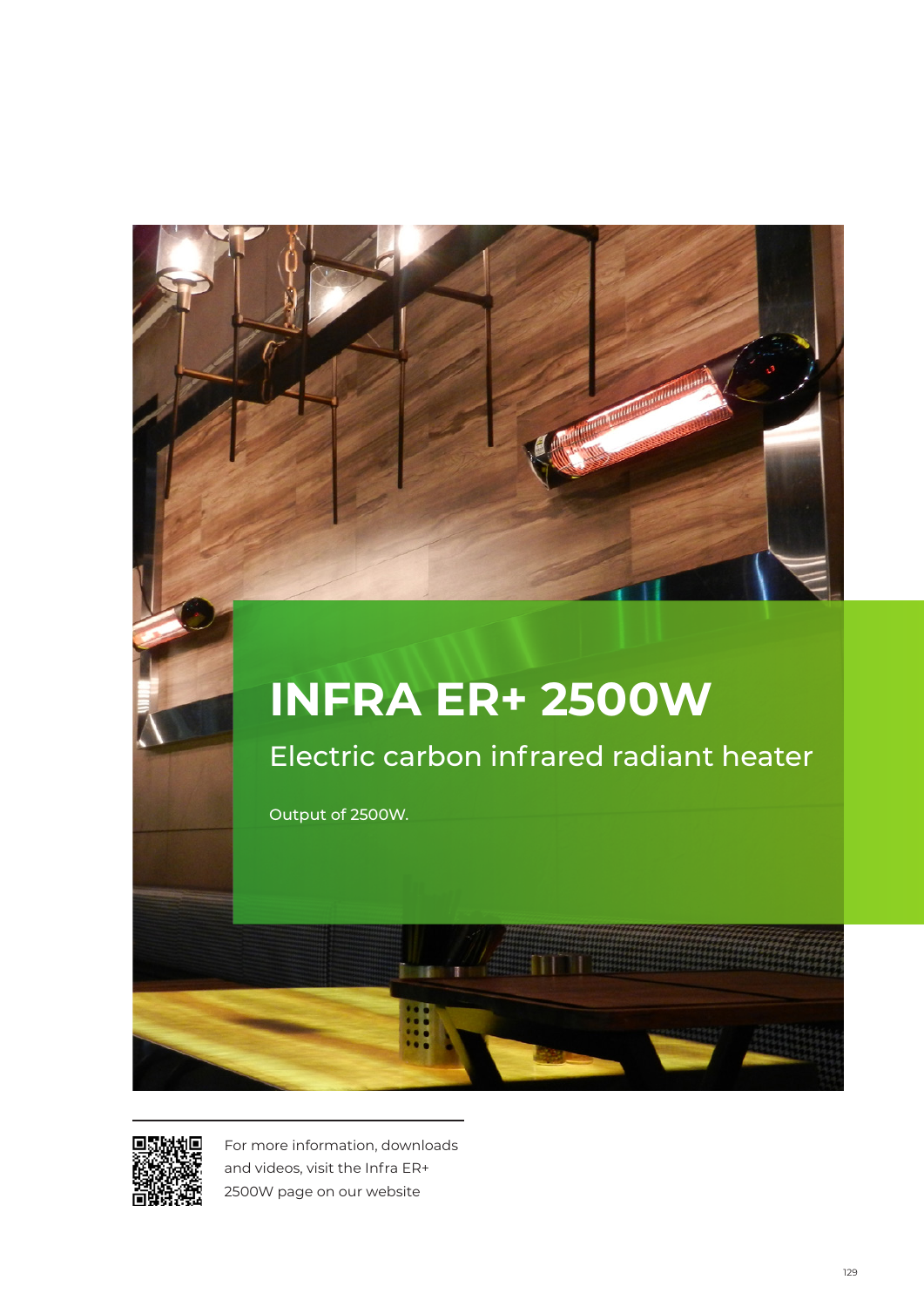

### **Up to 90% heat efficiency with Carbon Infrared**

The INFRA ER+ 2500W is a Carbon Infrared heater that heats objects and people directly within 3 seconds using the latest technology. This Carbon Fiber heater emits infrared rays with a longer wavelength for a more efficient and therapeutic radiation of the skin.

The INFRA ER+ 2500W is very economical and, despite the low energy consumption, offers a large capacity with regard to the surface to be heated. In addition, the lifespan is very long; up to 10,000 hours. In comparison; A halogen infrared tube often needs to be replaced after +/- 5000 operating hours.

Heating a room with infrared radiation offers many advantages over conventional air heating. For example, objects in a room are heated directly, without the air having to be heated first. There is no air displacement and therefore no dust displacement, and infrared has the same positive effects as sunlight, including stimulating blood circulation for better recovery of muscles and joints.

Possible applications include: production and logistics halls, offices, schools, churches, homes, catering, shops and patio heating.

#### **Product features**

- Colour: black
- Medium wave infrared
- Heats 12-24m²
- 4 settings on the remote control, 24 hour timer control, weekly timer
- Carbon fiber lamp
- Protection against overheating
- Quiet
- Soft heat lights, not bothersome
- Fast and pleasantly warm in 3 sec
- Lifespan of 10,000 hours
- Targeted heat, no air displacement
- 90% efficiency
- IP 55 protection class